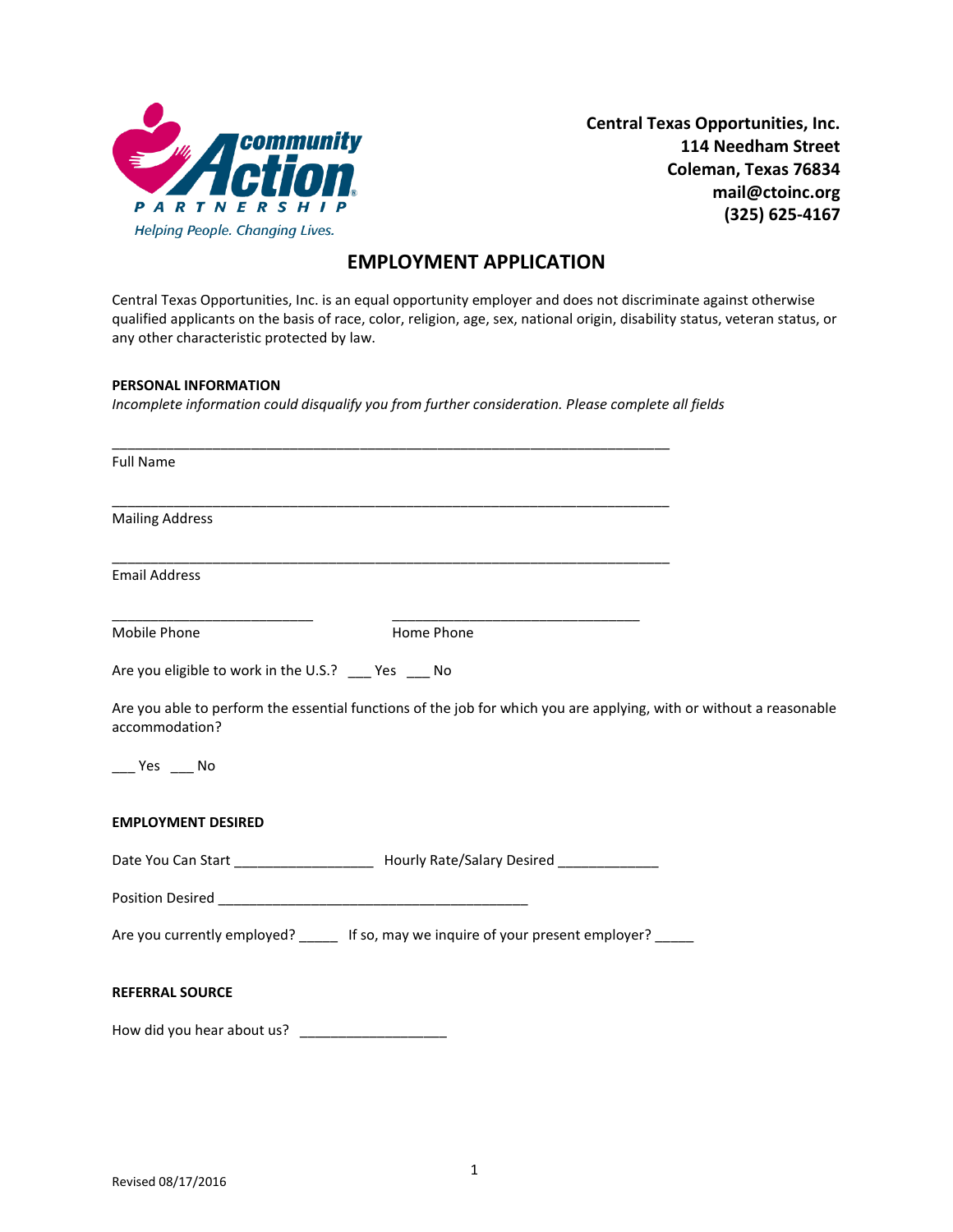| High School Graduate: ___ Yes ___ No     |                                                |                                                                                                                       |  |  |
|------------------------------------------|------------------------------------------------|-----------------------------------------------------------------------------------------------------------------------|--|--|
| G.E.D.: Yes No                           |                                                |                                                                                                                       |  |  |
|                                          |                                                |                                                                                                                       |  |  |
| <b>College and/or Vocational School:</b> |                                                |                                                                                                                       |  |  |
| Years Completed _______________          |                                                |                                                                                                                       |  |  |
|                                          |                                                |                                                                                                                       |  |  |
|                                          |                                                | Degree Earned ________________________________                                                                        |  |  |
| <b>Other Training or Degrees:</b>        |                                                |                                                                                                                       |  |  |
|                                          |                                                |                                                                                                                       |  |  |
|                                          |                                                |                                                                                                                       |  |  |
|                                          |                                                | EMPLOYMENT HISTORY Include your last three (3) employers starting with the most recent and working backwards in time. |  |  |
|                                          |                                                |                                                                                                                       |  |  |
|                                          |                                                |                                                                                                                       |  |  |
|                                          |                                                |                                                                                                                       |  |  |
|                                          |                                                |                                                                                                                       |  |  |
|                                          |                                                |                                                                                                                       |  |  |
|                                          |                                                |                                                                                                                       |  |  |
|                                          |                                                |                                                                                                                       |  |  |
| Job Title                                | Reason for Leaving                             |                                                                                                                       |  |  |
|                                          |                                                |                                                                                                                       |  |  |
|                                          |                                                |                                                                                                                       |  |  |
|                                          |                                                |                                                                                                                       |  |  |
|                                          | Employer Phone: ______________________________ |                                                                                                                       |  |  |
|                                          |                                                |                                                                                                                       |  |  |
|                                          |                                                |                                                                                                                       |  |  |
|                                          |                                                |                                                                                                                       |  |  |

**EDUCATION:** Please indicate education or training which you believe qualifies you for the position you are seeking.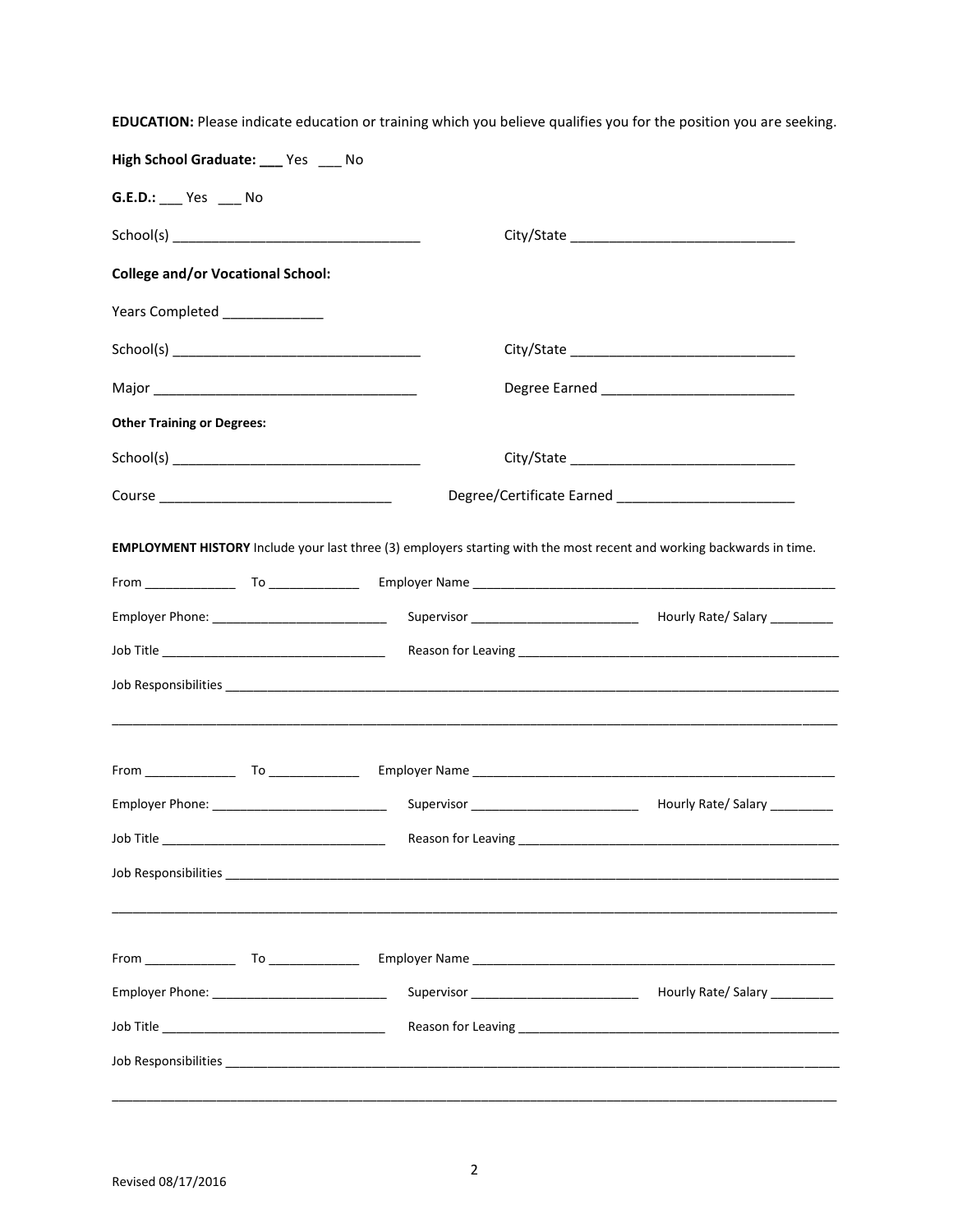## **ADDITIONAL SKILLS**

Do you have any special skills, experience, and/or training that would enhance your ability to perform the position applied for?

\_\_\_\_\_\_\_\_\_\_\_\_\_\_\_\_\_\_\_\_\_\_\_\_\_\_\_\_\_\_\_\_\_\_\_\_\_\_\_\_\_\_\_\_\_\_\_\_\_\_\_\_\_\_\_\_\_\_\_\_\_\_\_\_\_\_\_\_\_\_\_\_\_\_\_\_\_\_\_\_\_\_\_\_\_\_\_\_\_\_\_\_\_\_\_\_\_\_\_\_\_\_\_\_

| <b>REFERENCES</b>                                                                                                                                                                                                              |                                                                                                                                                                                                                               |  |
|--------------------------------------------------------------------------------------------------------------------------------------------------------------------------------------------------------------------------------|-------------------------------------------------------------------------------------------------------------------------------------------------------------------------------------------------------------------------------|--|
| Professional                                                                                                                                                                                                                   | Personal                                                                                                                                                                                                                      |  |
| Name and the state of the state of the state of the state of the state of the state of the state of the state of the state of the state of the state of the state of the state of the state of the state of the state of the s |                                                                                                                                                                                                                               |  |
|                                                                                                                                                                                                                                |                                                                                                                                                                                                                               |  |
|                                                                                                                                                                                                                                |                                                                                                                                                                                                                               |  |
|                                                                                                                                                                                                                                |                                                                                                                                                                                                                               |  |
|                                                                                                                                                                                                                                |                                                                                                                                                                                                                               |  |
|                                                                                                                                                                                                                                |                                                                                                                                                                                                                               |  |
| Have you previously been employed by this agency? __ Yes __ No                                                                                                                                                                 |                                                                                                                                                                                                                               |  |
|                                                                                                                                                                                                                                |                                                                                                                                                                                                                               |  |
| Does a member of your family work for this agency? ____ Yes Mo                                                                                                                                                                 |                                                                                                                                                                                                                               |  |
| If yes, explain:<br>and/or sister-in-law)                                                                                                                                                                                      | (Family is defined as father, mother, brother, sister, son, daughter, husband, wife, father and/or mother-in-law, brother-in-law,                                                                                             |  |
|                                                                                                                                                                                                                                | Do you serve as a voting member of this agency's Board of Directors? _____ Yes Mo                                                                                                                                             |  |
| and/or sister-in-law)                                                                                                                                                                                                          | Does a member of your family serve on this agency's Board of Directors? ____ Yes ____ No<br>(Family is defined as father, mother, brother, sister, son, daughter, husband, wife, father and/or mother-in-law, brother-in-law, |  |

## **PLEASE READ EACH STATEMENT CAREFULLY BEFORE SIGNING**

*I understand that neither the completion of this application or any other part of my consideration for employment establishes an obligation for Central Texas Opportunities, Inc. to hire me. If I am hired, I understand that either Central Texas Opportunities, Inc. or I can terminate my employment at any time and for any reason, with or without cause and without prior notice. I understand that no representative of Central Texas Opportunities, Inc. has the authority to make any assurance to the contrary. I hereby certify that the facts set forth in the above employment application are true and complete to the best of my knowledge and authorize Central Texas Opportunities, Inc. to verify their accuracy and to obtain reference information on my work performance. I hereby release Central Texas Opportunities, Inc. from any/all liability of whatever kind and nature which, at any time, could result from obtaining and having an employment decision on such information.*